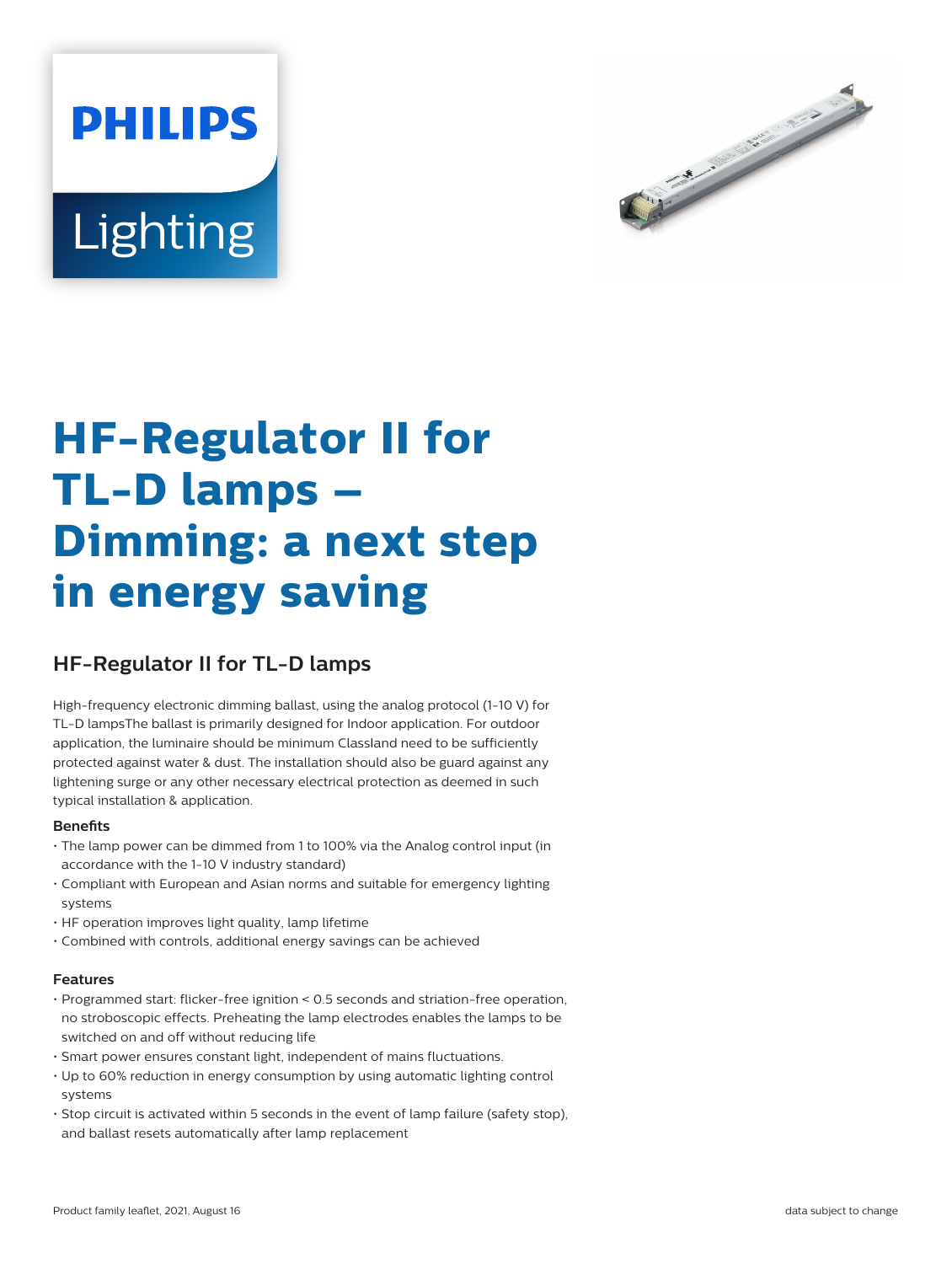#### **HF-Regulator II for TL-D lamps**

#### **Application**

• Indoor, general and task lighting applications in combination with lighting control systems (personal control, daylight linking and/or movement detection)

#### **Versions**



**HF-R 136 TL-D EII 220-240V 50/60Hz**

#### **Dimensional drawing**



| <b>Approval and application</b> |              |
|---------------------------------|--------------|
| <b>Energy Efficiency Index</b>  | A1 BAT       |
|                                 |              |
| <b>Operating and electrical</b> |              |
| <b>Input Frequency</b>          | 50 to 60 Hz  |
| <b>Input Voltage</b>            | 220 to 240 V |
|                                 |              |
| <b>General information</b>      |              |
| Lamp Type                       | $TI - D$     |

#### **General information**

| <b>Product</b>                        | D <sub>1</sub> | C1 | A1                               | A2 | <b>B1</b> |
|---------------------------------------|----------------|----|----------------------------------|----|-----------|
| HF-R 136 TL-D FII 220-240V<br>50/60Hz |                |    | 4.2 mm 22 mm 360 mm 350 mm 30 mm |    |           |
| HF-R 236 TL-D EII 220-240V<br>50/60Hz |                |    | 4.2 mm 22 mm 360 mm 350 mm 30 mm |    |           |
| HF-R 158 TL-D FII 220-240V<br>50/60Hz |                |    | 4.2 mm 22 mm 360 mm 350 mm 30 mm |    |           |
| HF-R 258 TL-D FII 220-240V<br>50/60Hz |                |    | 4.2 mm 22 mm 360 mm 350 mm 30 mm |    |           |
| HF-R 418 TL-D FII 220-240V<br>50/60Hz |                |    | 4.2 mm 22 mm 359 mm 350 mm 39 mm |    |           |